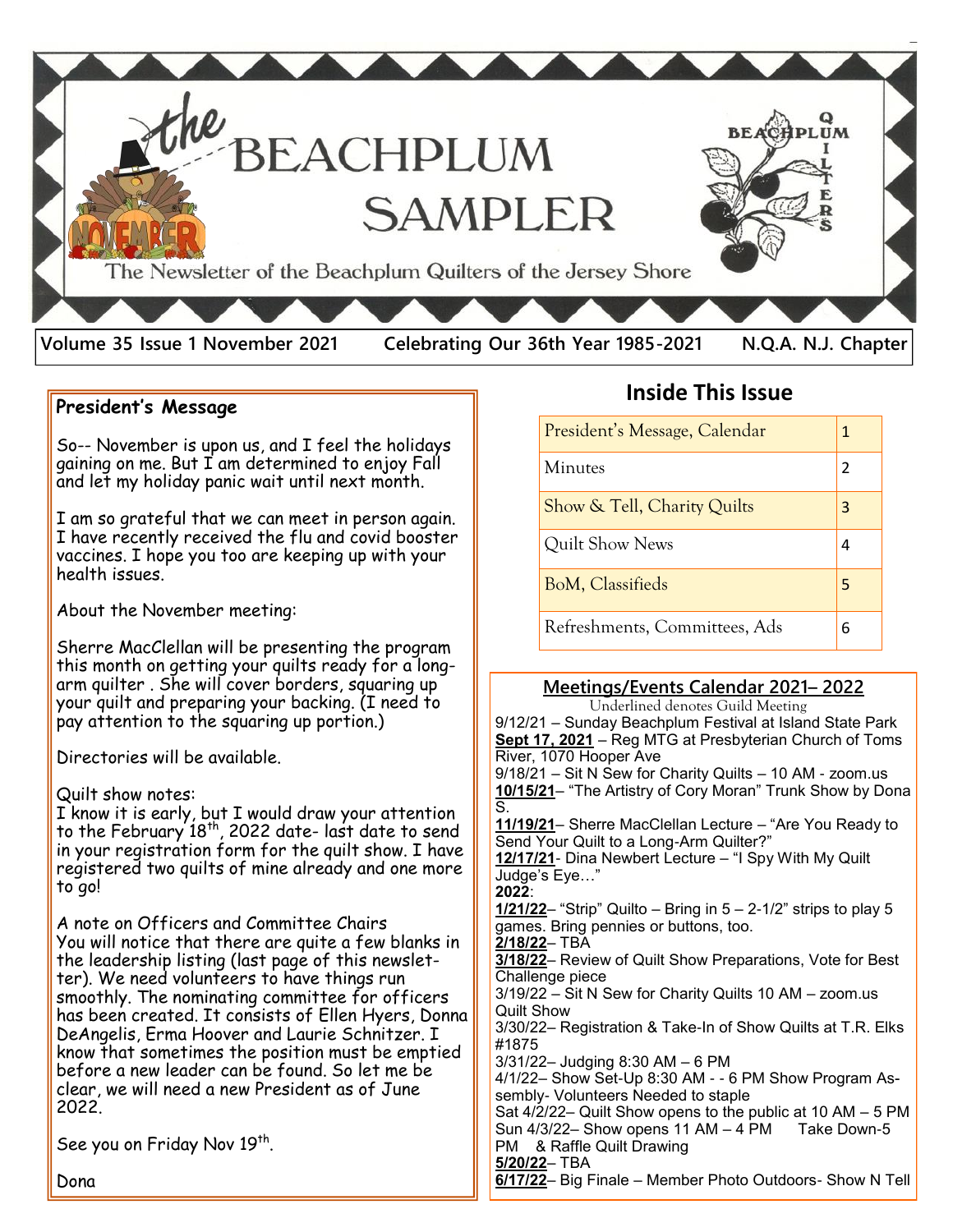### **Minutes of October 15, 2021 Meeting**

President Dona S. Started the meeting at 6:40 p.m. She welcome everyone back and said how wonderful it was to see everyone. She thanked Jackie P. for running the September meeting as last minute replacement.

Dona congratulated the October Birthday celebrants: Susan A., Mary Ellen F., and Cathy M.

Dona asked if there were any amendments or corrections needed to the Minutes as reported on line. Hearing none, she asked a motion to approve them as written. Motion made by Juanita G., seconded by Debbie P. Motion passed with a show of hands.

**• Treasurer's Report/ Budget** (Debbie P.) The ending balance was \$10,643.08. Dona asked if there were any amendments or corrections needed to the Treasure's Report. Hearing none, she asked a motion to approve them as written. Motion made by Donna D., seconded by Cathy S. Motion passed with a show of hands.

Dona reminded everyone we are now collecting dues for this year. You can either give your check to Jackie P. tonight or mail your dues of \$30.00 to her. All members enrolled before October 31st, 2021 will be included in the 2021/2022 directory. Distribution of directory will be at the November meeting. If you need to change or update your information in the directory please get that info to Jackie NOW!

**• Charity Quilts** (Carol C./Juanita G.) Carol gave a huge thank you to all members that responded to the email request for children's quilts by the Division of Children Protection and Placement. The quilts will be given to adoptees in the month of November. The goal was met and exceeded! We will continue to collect for Christmas and other occasions where quilts would be appreciated. Carol will add labels to the quilts without, and she had labels with her for people who needed them.

**• Quilt Show (**Carol C.) Carol told everyone that plans were moving forward and that there had been a Zoom meeting of committee chairs earlier in the month. She asked them to each update their areas of the show.

Erma H. first told the group she was returning the 2020 show registration forms. You will need new forms for the 2022 show, even if entering the same quilts. The forms on the guild web site are field fillable pdf's that you can enter your information right into and save the file to your own computer, then email the pdf to Erma. She encourages everyone to do so. If unable to access a computer paper copies were available to be hand filled out, please write legibly! An email was sent to all members explaining how to download and use the forms on the website.

Dona confirmed that we did have a Raffle license and raffle tickets were being distributed by Donna D. Please see Donna to get your tickets if you have not already done so.

Jackie P. has been quite busy sizing and labeling fabric for the Country Store. She asked that donations of material be at least a quarter of a yard (fat quarters or larger). We will also accept kits, panels notions. On the Friday before the show the set up for the Country Store will require many volunteers. Dona S. noted the fact that the storage facility was almost filled to the top, and Jackie said she had even more at her home.

Dona announced that she canceled the Zoom Sit 'N Sew Scheduled for Saturday, October 16. Technical issues made hosting the meeting iffy and many people are busy this time of year. Requests received for an in person Sit 'N Sew meeting are being worked on.

A nominating committee for 2022-2024 officers has been formed with 4 members and will begin its work shortly.

**• Program** (Dona S.) Dona explained to the group that Corrie M. had been a long time member of Beachplum. She no longer has the ability to work on quilts, so her family offered many of her items to the guild. One quilt top, pieced batik squares with floral applique center and borders, was so charming, it became our 2022 Raffle Quilt! Dona showed many more quilt tops with impeccable workmanship. Some of the items were traditional patches, applique, Sun Bonnet Sue made an appearance, spools, baskets and red work quilts. These tops are going to be displayed at the show and offered for sale in a Silent Auction

**• Door Prizes** (Juanita G.) Winners were Joyce W., Ellen H. and Barbara L.

**• Block of the Month:** (Marcia G./Dixie M.) 37 "Checkered Lattice" blocks with a Halloween theme were submitted. Mary Lou G. was the winner of the blocks.

Dina N. updated us all on the Meals on Wheels place mat project. 110 placemats were donated in July and greatly appreciated. They will always accept more at any time as they are currently serving over 1,000 people.

**• Show and Tell** (Erma H.) Many Beautiful Quits were displayed by our talented members.

Dona S. ended the meeting at 7:40 p.m.

Respectfully submitted,

Donna DeAngelis, Recording Secretary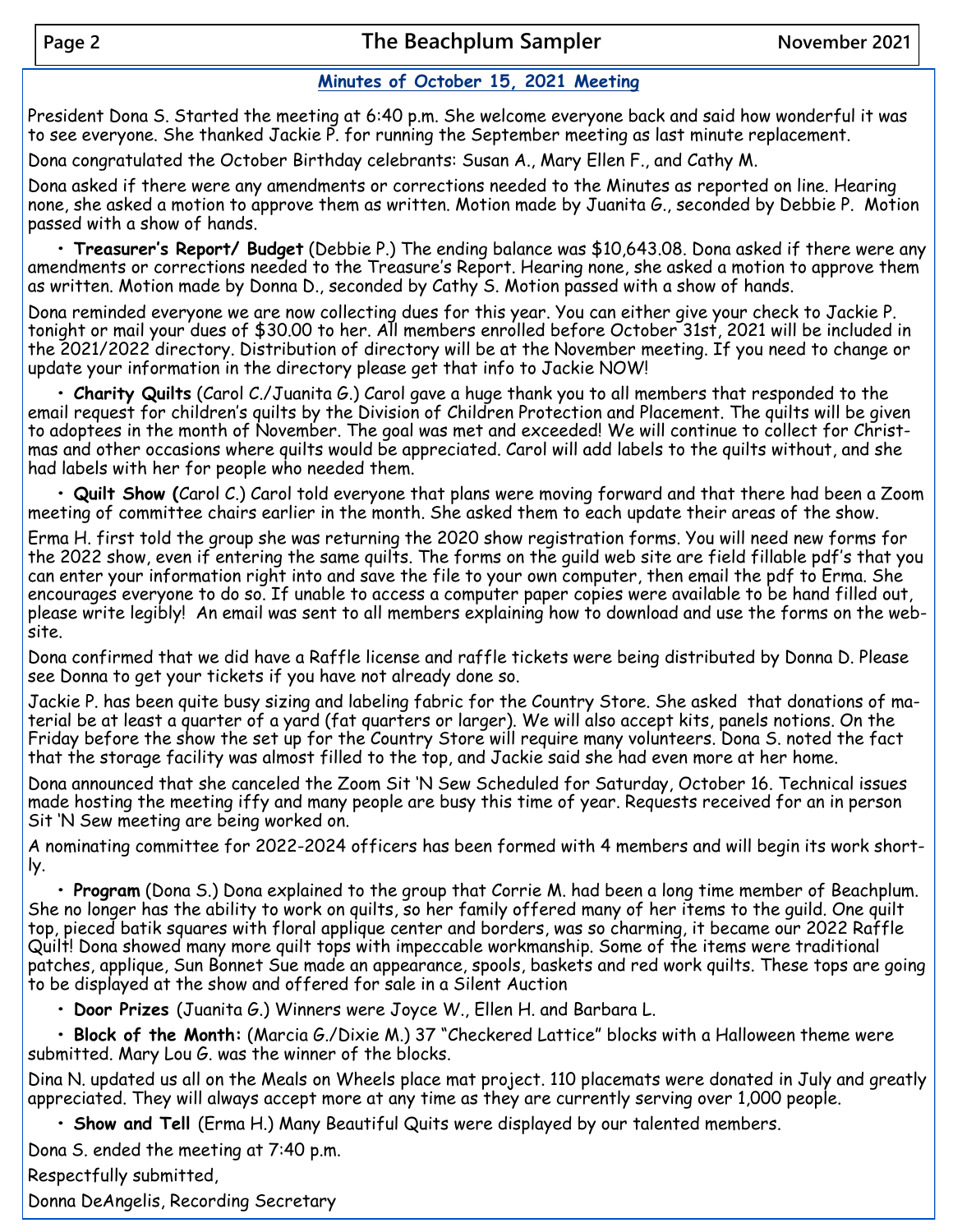# Show & Tell November 2021

Photos from Show and Tell are downloadable from a separate file on the website, in the Newsletters tab

- Jackie  $P -$  Three charity quilts

- Jane S  $-$  Charity quilt from Bom won last year, quilt for her family room, table runner, pocketbook from friend's fabric

- Emilie S Puppy stocking, baby quilt, turkey wall hanging, Dresden sunburst
- Jean  $C -$  Quilt made from American Girl doll clothes
- Joyce W Cat quilt for adopted child, two placemats for Meals on Wheels
- Cathy  $S W$ all quilt, throw
- Dianne W Quilt top, "My Favorite Things"
- Ann B Flannel quieensize with pansies—for herself!
- Mary Lou  $G -$  Football lap quilt, Hey June lap quilt
- Sherre  $M M$ any quilts!
- $Joan O Star$  quilt, tee shirt quilt, table runner
- Dixie M Wanda, River Rocks
- $C$ arol  $C Two$  quilts
- Junaita  $G Bees$
- $-$  Patti B  $-$  Yankee puzzle pattern (machine pieced, hand quilted)
- Shirley  $M Two$  charity quilts

# Charity Quilts

For anyone bringing completed charity quilts to a meeting, please be sure to have your name attached to the quilt (paper and safety pin) so we can be sure you get credit for your donation. We are very appreciative of the money, time, work, imagination, and effort that goes into creating charity quilts.

Marcia will continue to quilt Beachplum charity quilts. Please prepare your top as you would your own quilt, ready for longarming. Your top should be completed and pressed. Backing should be at least 4" larger than the top on all sides (i.e., 8" wider and 8" longer than the top). Please see the article on our website on How to Prepare your Quilt Top for Longarm Quilting. After your quilt has been longarmed, it will be returned to you for binding.

Charity quilt tops, prepared as above, can be brought to a meeting or dropped off at Crafty Fabrics. Batting is provided by the guild, and there is some backing available also.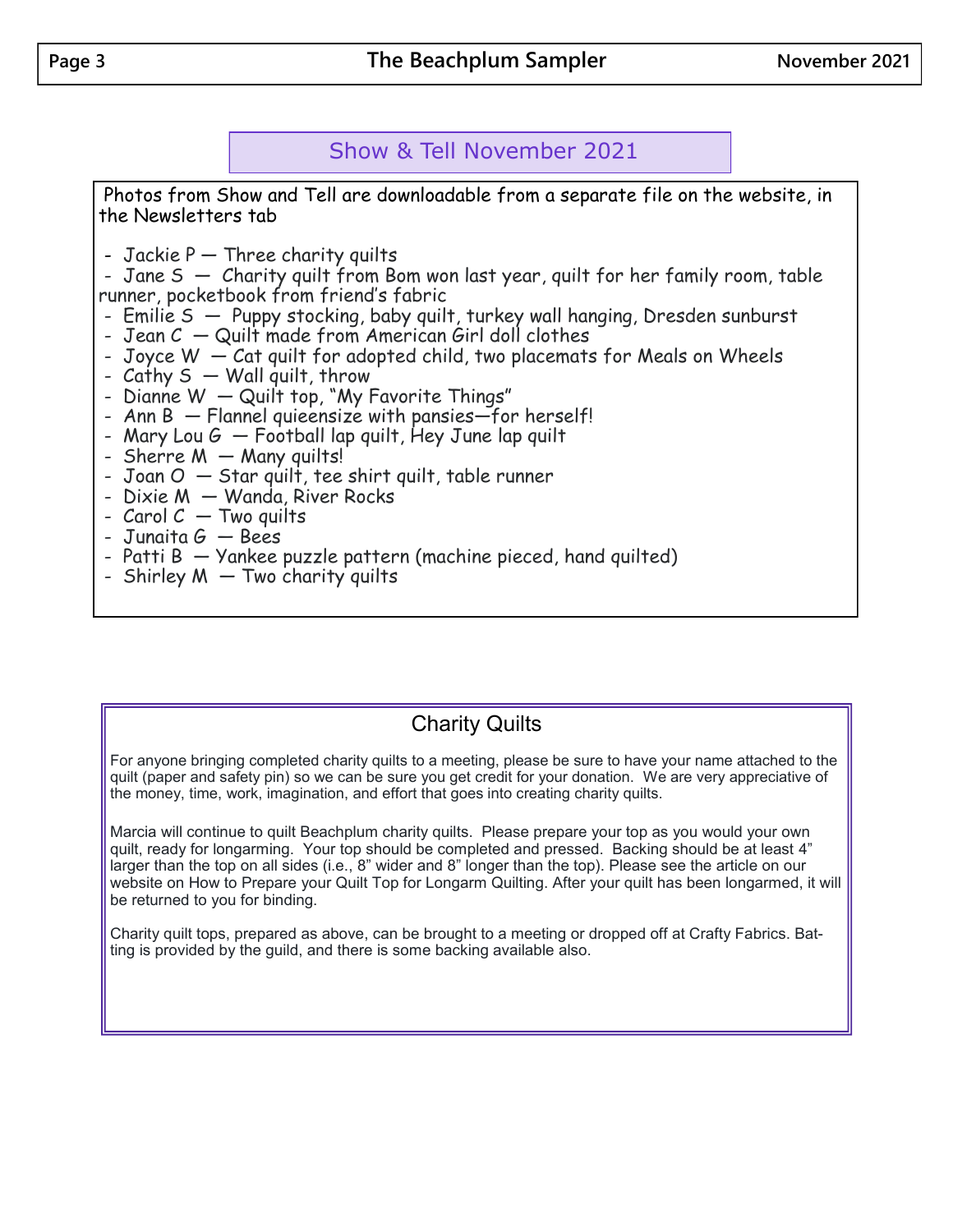# **Beachplum Quilt Show 2022**

The April 2022 Quilt Show is on schedule and are all excited to see everyone's quilts. Please go to our website for information on the quilt show. Instructions for registering your quilt are posted on our website. Additional help for our new system for registering your quilts were emailed to everyone. If you have any questions you can contact Donna D or Erma H. Committees for the show are hard at work. If you would like to volunteer please contact me at kecox3@aol.com. Please give small quilts for our Mini Quilt Auction to Jeannette M at our monthly meeting. Another Zoom meeting for the quilt show committees will be scheduled sometime in January, after the holidays.

I wish everyone a Happy Thanksgiving. Kathleen C

# **Beachplum Quilt Show 2022 Gift Baskets**

One again we can all look forward to our next Quilt Show.

I would first like to thank everyone for their very generous donations and support given me now and in the past, and look forward to preparing our baskets once again. I



have all the product necessary and with the monies collected I'll be purchasing the balance of items to complete our baskets.

Just as a reminder our Basket categories are as follows: Quilting, Wine & Chocolate, Children's Toys & Movies, Coffee & Tea, Italian and Spa

I would also like to announce and thank our very own Ellen H's husband, Richard, has once more graciously donated one of his elegant and exquisitely handmade Thread Caddies toward our baskets. We offer Richard a great deal of gratitude and recognition for his prior donations and selflessness and elevating the level of excellence to our baskets.

Submitted by: Gloria S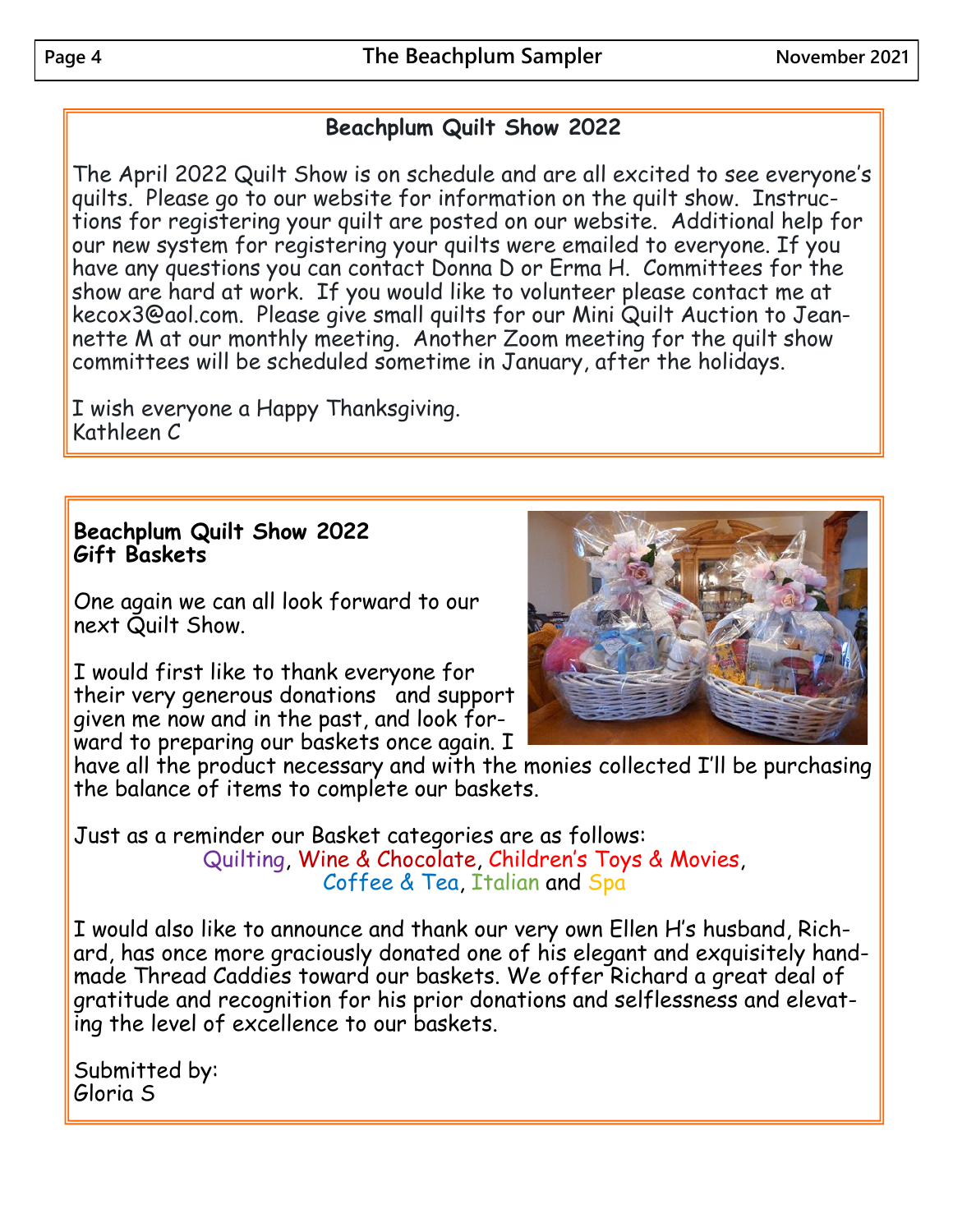